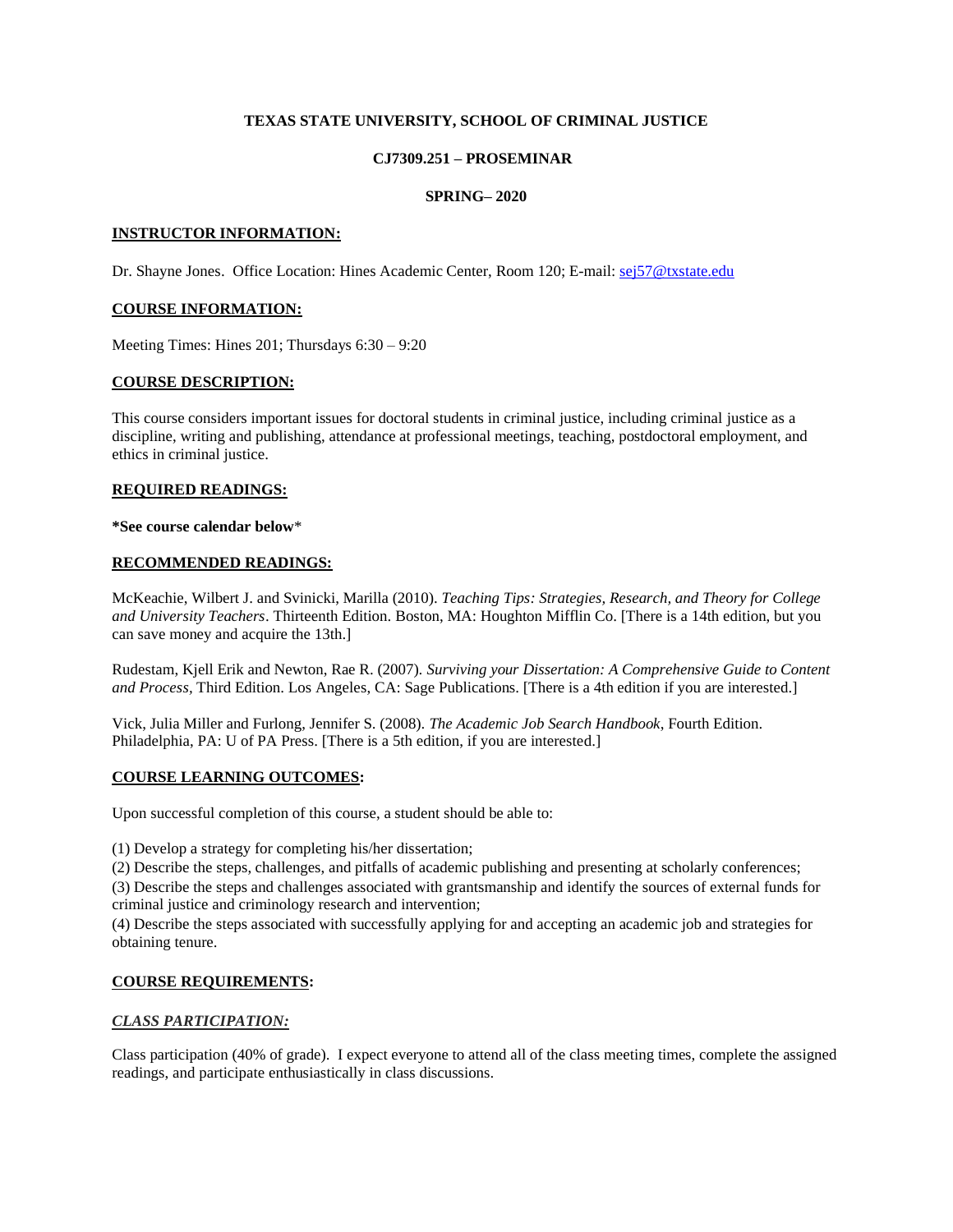# *SHORT ASSIGNMENTS:*

There will be a series of 12 short assignments (each worth 5% of your grade) that correspond to the Weekly topics covered in the class as per the course calendar below. Be sure to pay attention to the course calendar below for which particular assignment corresponds to which specific class meeting.

# **COURSE GRADES**:

## *The following is the grading scale to be used:*

A (90-100); B (80-89); C (70-79); D (60-69); F (59 or below).

## *Your grade will be based on the following:*

Your grade for this course will be based on your scores for class participation and the 12 short assignments.

Class Participation: 45%

Short Assignments: 55% (11 short assignments @ 5% each)

Total: 100%

## **COURSE POLICIES**:

**Make-Up Policy**: If an assignment is missed for an exceptional circumstance (doctor's appointment, illness, funeral, or other university-approved absence) students may make-up the assignment. Any other circumstance will result in a zero for the assignment.

**Changes to the Course Syllabus**: The professor reserves the right to make changes to the course syllabus and schedule. If this does occur, an announcement will be posted on the Canvas course website and an e-mail will be sent to all students registered for the course. A revised course syllabus and schedule will also be posted on the Canvas course website.

## **UNIVERSITY POLICIES**:

**Notice of Copyright/Intellectual Property**: Students are not to post lecture notes or other course materials on commercial or public websites. Notes are to be used for personal use only (including sharing notes with a classmate or in a study group). Posting notes without the instructor's permission violates the academic honor code and university policies regarding intellectual property. Any infringement will result in the final grade being reduced by one full letter grade. In addition, university sanctions allowed by the relevant university policies and procedures will be pursued.

**Students with Disabilities**: A student with a disability may require an accommodation(s) to participate in the course. They must contact the professor within the first two weeks of the semester. They will be asked to provide documentation from the Office of Disability Services (ODS) at that time. Failure to contact the professor in a timely manner will delay any accommodations they may be seeking. Ongoing care by a physician does not automatically qualify you as an ODS special needs student. Students are required to file paperwork for accommodations with ODS each semester. Accommodations granted one semester do not automatically carry forward to the next.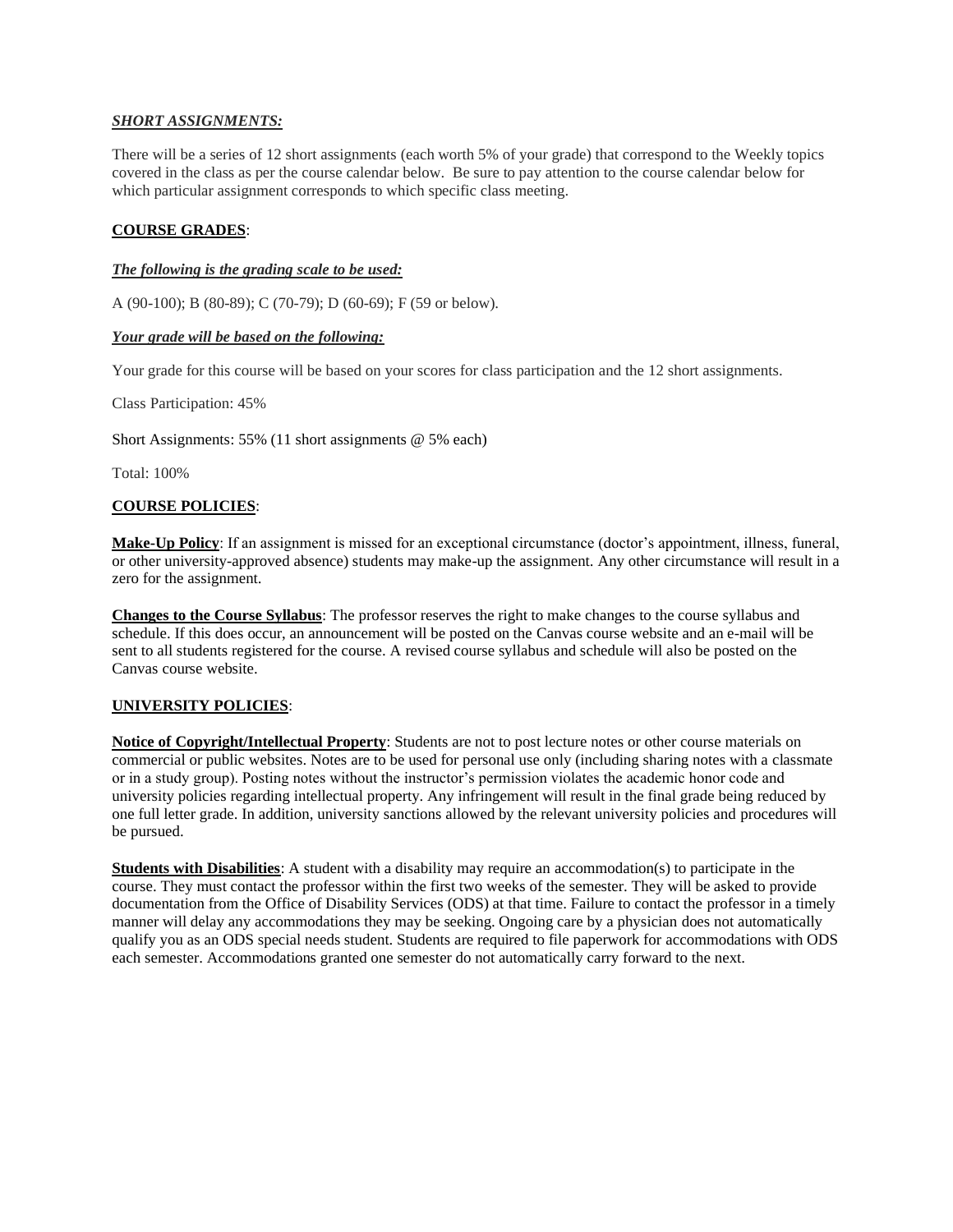**Academic Honesty Policy**: The submission of any work for a grade for which unauthorized help has been received is termed academic dishonesty and may be grounds for a failing grade in the course. "Unauthorized" is a term used here to designate stealing, copying (with or without permission), or collaboration with other individuals. Students are strongly encouraged to refer to the Texas State University student handbook for policies related to academic dishonesty. These policies may be found at http://www.dos.txstate.edu/handbook/rules.html.

**Addressing Acts of Academic Dishonesty**: Students accused of dishonest conduct may have their cases heard by the faculty member. The student may also appeal the faculty member's decision to the Honor Code Council. Students and faculty will have the option of having an advocate present to insure their rights. Possible actions that may be taken range from exoneration to expulsion. Students accused of violating the academic honor code are encouraged to consult UPPS No. 07.10.01 at http://www.txstate.edu/effective/upps/upps-07-10-01.html.

**Texas State University Honor Code**: As members of a community dedicated to learning, inquiry, and creation, the students, faculty, and administration of our university live by the principles in this Honor Code. These principles require all members of this community to be conscientious, respectful, and honest.

*WE ARE CONSCIENTIOUS*. We complete our work on time and make every effort to do it right. We come to class and meetings prepared and are willing to demonstrate it. We hold ourselves to doing what is required, embrace rigor, and shun mediocrity, special requests, and excuses.

*WE ARE RESPECTFUL*. We act civilly toward one another and we cooperate with each other. We will strive to create an environment in which people respect and listen to one another, speaking when appropriate, and permitting other people to participate and express their views.

*WE ARE HONEST*. We do our own work and are honest with one another in all matters. We understand how various acts of dishonesty, like plagiarizing, falsifying data, and giving or receiving assistance to which one is not entitled, conflict as much with academic achievement as with the values of honesty and integrity.

## *THE PLEDGE FOR STUDENTS*

Students at our university recognize that, to insure honest conduct, more is needed than an expectation of academic honesty, and we therefore adopt the practice of affixing the following pledge of honesty to the work we submit for evaluation: I pledge to uphold the principles of honesty and responsibility at our university.

## *THE PLEDGE FOR FACULTY AND ADMINISTRATION*

Faculty at our university recognize that the students have rights when accused of academic dishonesty and will inform the accused of their rights of appeal laid out in the student handbook and inform them of the process that will take place.

I recognize students' rights and pledge to uphold the principles of honesty and responsibility at our university.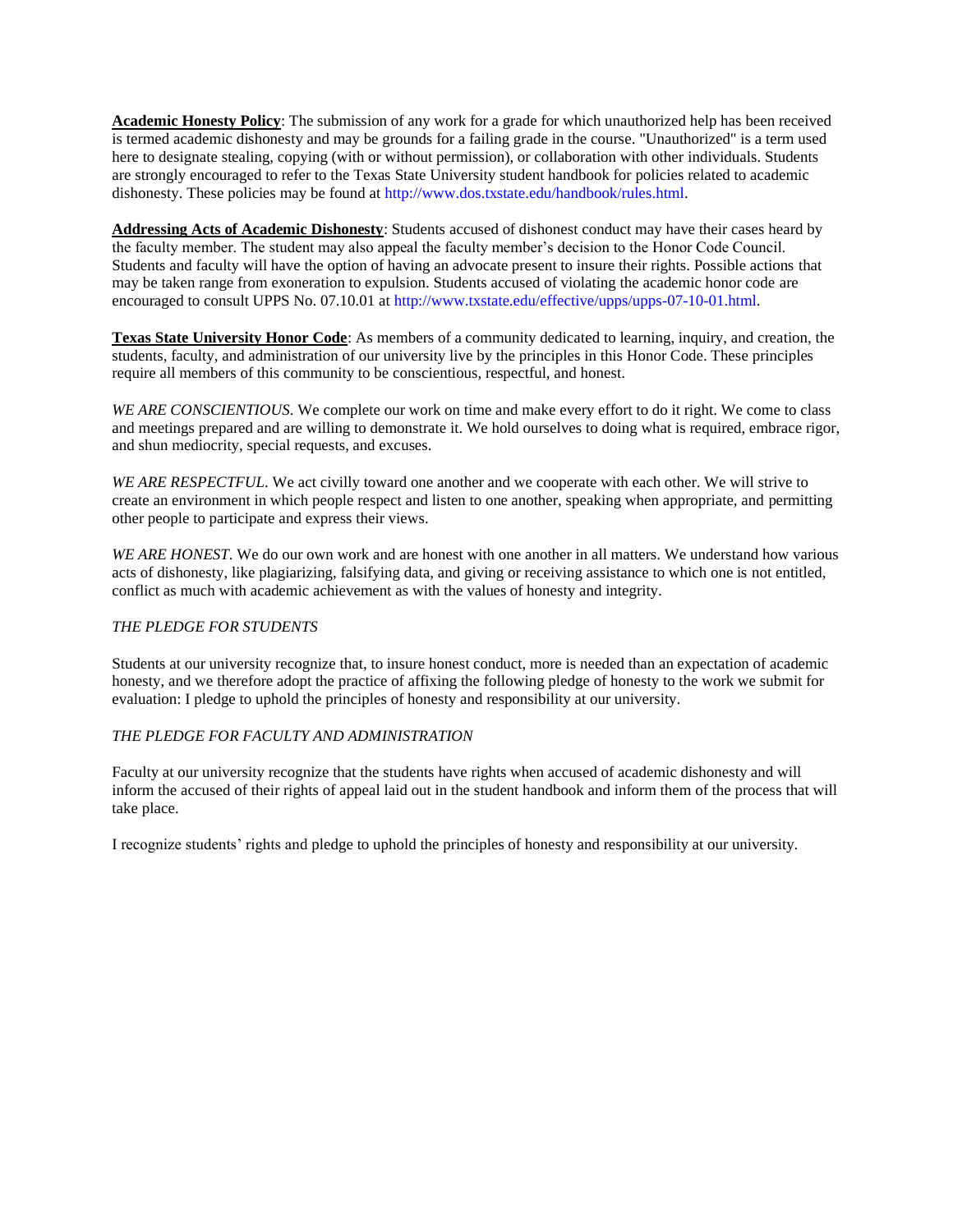# **COURSE SCHEDULE**:

| Week                 | <b>Topic</b>                                                  | <b>Readings &amp; Assignments</b>                                                                                                                                                                                                                                                                                                                                                                                                              |
|----------------------|---------------------------------------------------------------|------------------------------------------------------------------------------------------------------------------------------------------------------------------------------------------------------------------------------------------------------------------------------------------------------------------------------------------------------------------------------------------------------------------------------------------------|
| Week 1<br>January 23 | Course Welcome and Introduction;<br>Review Course Syllabus    | <b>NONE</b>                                                                                                                                                                                                                                                                                                                                                                                                                                    |
|                      |                                                               |                                                                                                                                                                                                                                                                                                                                                                                                                                                |
| Week 2               | Discipline of Criminology/Criminal<br>Justice; Code of Ethics | <b>READINGS:</b>                                                                                                                                                                                                                                                                                                                                                                                                                               |
| January 30           |                                                               | (1) J. Price Foster, Jeffrey S.<br>Magers & Jessica<br>Mullikin (2007) Observations and<br>Reflections on the Evolution of<br>Crime-Related Higher<br>Education, Journal of Criminal<br>Justice Education, 18:1, 123-136.<br>(2) Clint Wrede & Richard<br>Featherstone (2012) Striking Out on<br>Its Own: The Divergence of<br>Criminology and Criminal Justice<br>from Sociology, Journal of<br>Criminal Justice<br>Education, 23:1, 103-125. |
|                      |                                                               | (3) Brendan D. Dooley & Jason<br>Rydberg (2014) Irreconcilable<br>Differences? Examining<br>Divergences in the Orientations of<br>Criminology and Criminal Justice<br>Scholarship, 1951-2008, Journal of<br>Criminal Justice Education,<br>25:1, 84-105.                                                                                                                                                                                       |
|                      |                                                               | (4) Vanessa H. Woodward, Megan<br>E. Webb, O. Hayden Griffin III &<br>Heith Copes (2016) The Current<br>State of Criminological Research in<br>the United States: An Examination<br>of Research Methodologies in<br>Criminology and Criminal Justice<br>Journals, Journal of Criminal<br>Justice Education, 27:3, 340-361.                                                                                                                     |
|                      |                                                               | (5) American Society of<br>Criminology Code of Ethics                                                                                                                                                                                                                                                                                                                                                                                          |
|                      |                                                               | (6) Academy of Criminal Justice<br>Sciences' Code of Ethics                                                                                                                                                                                                                                                                                                                                                                                    |
|                      |                                                               | <b>SHORT ASSIGNMENT #1:</b><br>Write a two-page, double-spaced<br>paper on what your definitions and<br>perceptions are of                                                                                                                                                                                                                                                                                                                     |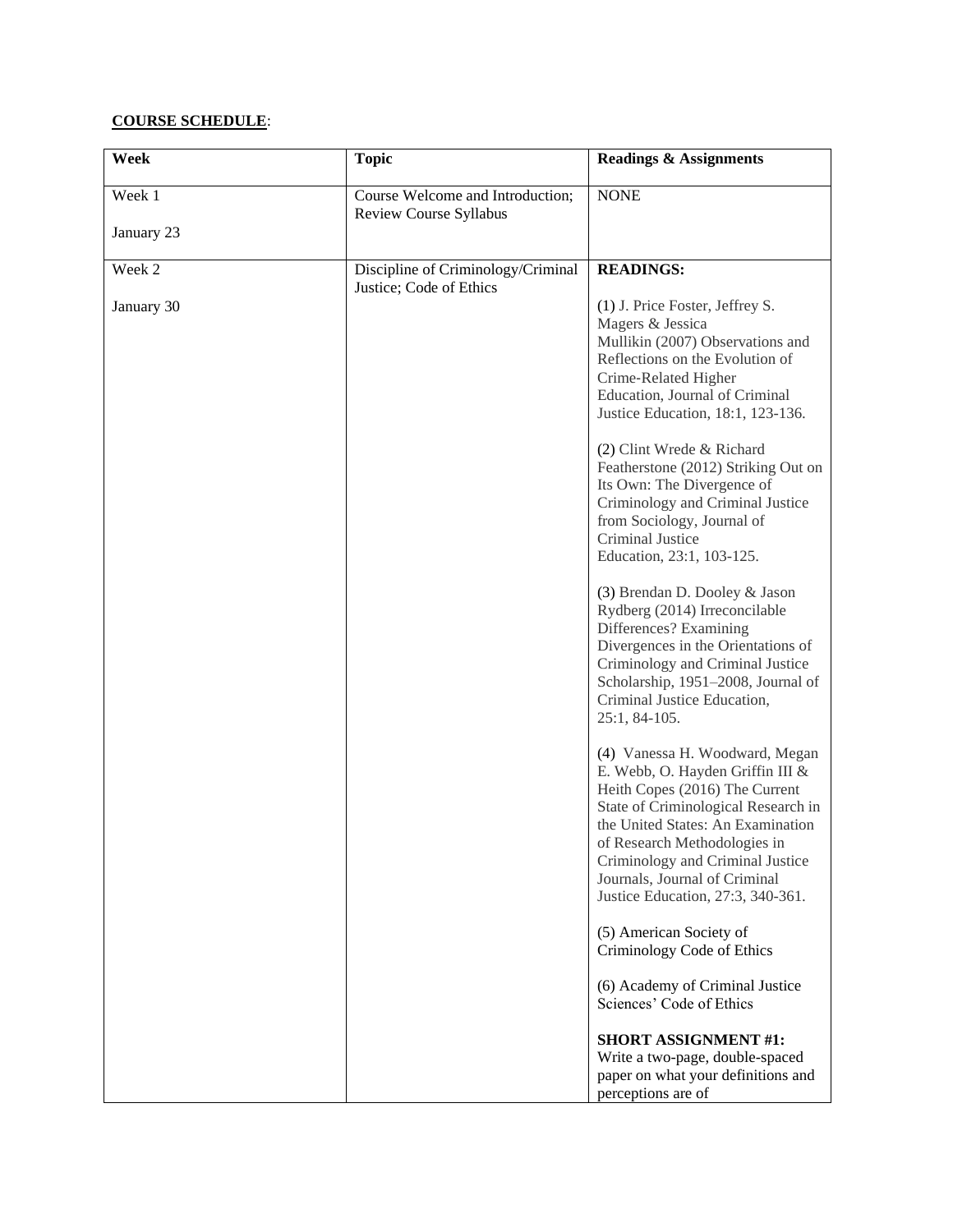|             |                                 | Criminology/Criminal Justice as a<br>discipline, and be prepared to share<br>and discuss with the class.                                                                                                                                                                                                                                                                      |
|-------------|---------------------------------|-------------------------------------------------------------------------------------------------------------------------------------------------------------------------------------------------------------------------------------------------------------------------------------------------------------------------------------------------------------------------------|
| Week 3      | Developing a CV, Reviewing CVs  | <b>READINGS:</b>                                                                                                                                                                                                                                                                                                                                                              |
| February 6  |                                 | <b>SHORT ASSIGNMENT #2:</b><br>Bring your current CV and bring<br>copies of 3 CVs of Criminologists<br>currently employed at a<br>Criminology/Criminal Justice PhD-<br>granting institution (one at the<br>Assistant Professor, one at the<br>Associate Professor, and one at the<br>Full Professor level). Be prepared<br>to share and discuss these CVs and<br>your own CV. |
| Week 4      | Writing and Publishing; How to  | <b>READINGS:</b>                                                                                                                                                                                                                                                                                                                                                              |
| February 13 | Write an Article; Co-Authorship | (1) Andrew S. Denney & Richard<br>Tewksbury (2013) How to Write a<br>Literature Review, Journal of<br>Criminal Justice<br>Education, 24:2, 218-234.                                                                                                                                                                                                                           |
|             |                                 | (2) Bert Van Wee & David<br>Banister (2016) How to Write a<br><b>Literature Review</b><br>Paper?, Transport<br>Reviews, 36:2, 278-288.                                                                                                                                                                                                                                        |
|             |                                 | (3) Bryanna Hahn Fox & Wesley<br>G. Jennings (2014) How to Write a<br>Methodology and Results Section<br>for Empirical Research, Journal of<br>Criminal Justice<br>Education, 25:2, 137-156.                                                                                                                                                                                  |
|             |                                 | (4) Richard<br>Lemke (2013) Perceptions on the<br>Trend of Multi-Authored<br>Collaboration: Results from a<br>National Survey of Criminal Justice<br>and Criminology Faculty, Journal<br>of Criminal Justice<br>Education, 24:3, 316-338.                                                                                                                                     |
|             |                                 | (5) Gregorio González-Alcaide,<br>David Melero-Fuentes, Rafael<br>Aleixandre-Benavent & Juan-<br>Carlos Valderrama-<br>Zurián (2013) Productivity and<br>Collaboration in Scientific<br>Publications on<br>Criminology, Journal of Criminal                                                                                                                                   |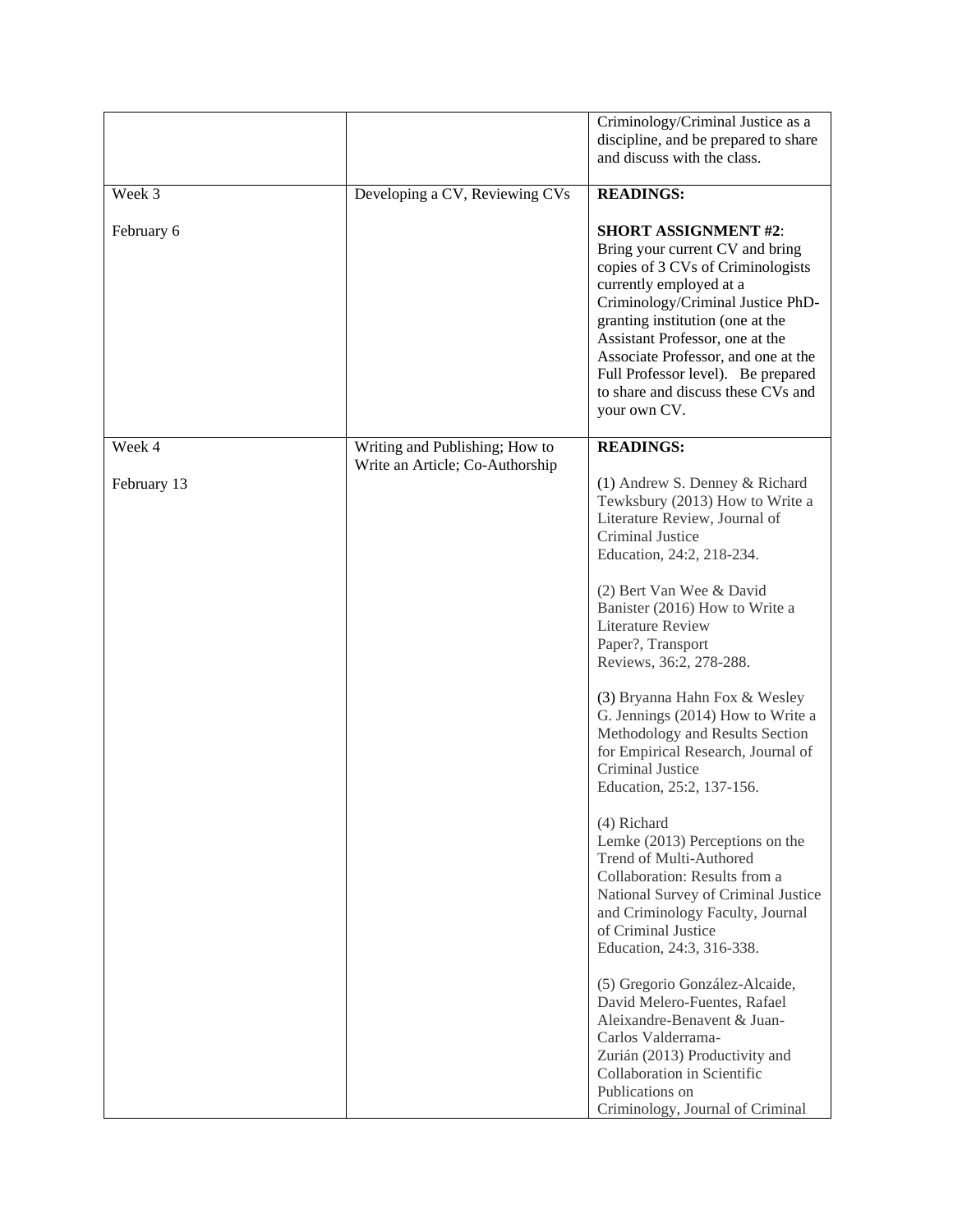|             |                                                                      | Justice Education, 24:1, 15-37.<br>(6) Stephen K. Rice, Matthew J.<br>Hickman & Patrick<br>Reynolds (2011) A Preliminary<br>Assessment of Small World<br>Scholarship Networks in<br>Criminology and Criminal                                                   |
|-------------|----------------------------------------------------------------------|----------------------------------------------------------------------------------------------------------------------------------------------------------------------------------------------------------------------------------------------------------------|
|             |                                                                      | Justice, Journal of Criminal Justice<br>Education, 22:1, 67-83.<br><b>SHORT ASSIGNMENT #3:</b><br>Identify 3 articles that you "like",<br>bring them to class to share, and be<br>prepared to discuss what the article<br>is about (generally/briefly) and its |
|             |                                                                      | strengths and weaknesses.                                                                                                                                                                                                                                      |
| Week 5      | Writing and Publishing; How to<br>Review an Article                  | <b>READINGS:</b>                                                                                                                                                                                                                                               |
| February 20 |                                                                      | (1) Richard Tewksbury & Elizabeth<br>Ehrhardt Mustaine (2012) Cracking<br>Open the Black Box of the<br>Manuscript Review Process: A<br>Look Inside Justice<br>Quarterly, Journal of Criminal<br>Justice Education, 23:4, 399-422.                              |
|             |                                                                      | (2) Elizabeth Ehrhardt Mustaine &<br>Richard<br>Tewksbury (2013) Exploring the<br><b>Black Box of Journal Manuscript</b><br>Review: A Survey of Social<br>Science Journal Editors, Journal of<br>Criminal Justice<br>Education, 24:3, 386-401.                 |
|             |                                                                      | (3) Elizabeth Ehrhardt Mustaine &<br>Richard<br>Tewksbury (2008) Reviewers'<br>Views on Reviewing: An<br>Examination of the Peer Review<br>Process in Criminal Justice, Journal<br>of Criminal Justice<br>Education, 19:3, 351-365.                            |
|             |                                                                      | <b>SHORT ASSIGNMENT #4:</b><br>Review article assigned by<br>instructor and bring review to class<br>and be prepared to discuss.                                                                                                                               |
| Week 6      | Ranking (and Selecting) Journals,<br>Doctoral Programs, and Research | <b>READINGS:</b>                                                                                                                                                                                                                                               |
| February 27 | Productivity                                                         | (1) Christina DeJong & Sarah St.<br>George (2018) Measuring Journal<br>Prestige in Criminal Justice and                                                                                                                                                        |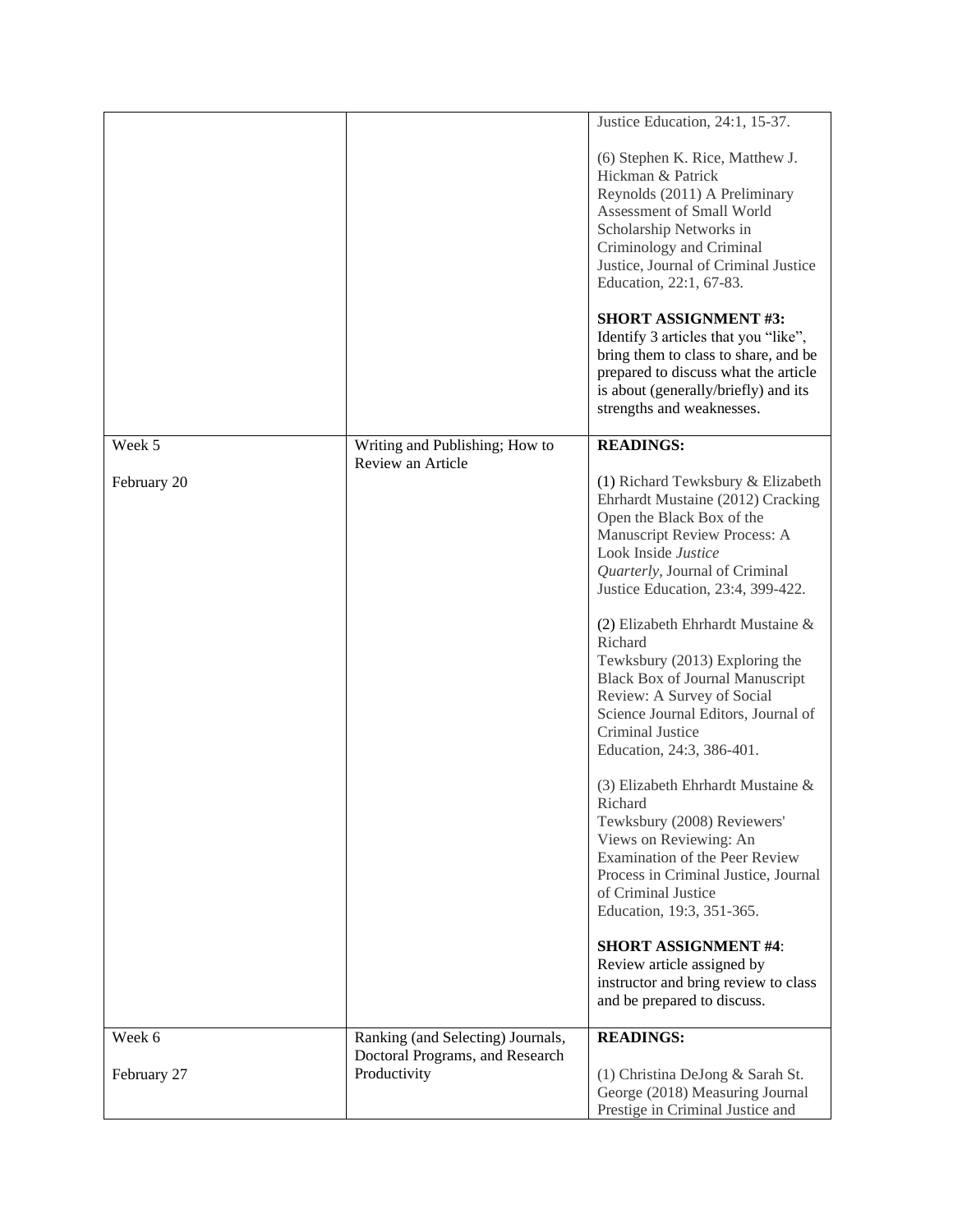|  | Criminology, Journal of Criminal<br>Justice Education, 29:2, 290-309.                                                                                                                                                                                                                                                                                                                                                                                                                       |
|--|---------------------------------------------------------------------------------------------------------------------------------------------------------------------------------------------------------------------------------------------------------------------------------------------------------------------------------------------------------------------------------------------------------------------------------------------------------------------------------------------|
|  | (2) Benjamin Steiner & John<br>Schwartz (2007) Assessing the<br>Quality of Doctoral Programs in<br>Criminology in the United<br>States, Journal of Criminal Justice<br>Education, 18:1, 53-86.                                                                                                                                                                                                                                                                                              |
|  | (3) Gary Kleck & Bethany<br>Mims (2017) Article Productivity<br>Among the Faculty of Criminology<br>and Criminal Justice Doctoral<br>Programs, 2010-2014, Journal of<br>Criminal Justice<br>Education, 28:4, 467-487.                                                                                                                                                                                                                                                                       |
|  | (4) Wesley G. Jennings, Chris L.<br>Gibson, Jeffrey T. Ward & Kevin<br>M. Beaver (2008) "Which Group<br>Are You In?": A Preliminary<br>Investigation of Group-Based<br>Publication Trajectories of<br>Criminology and Criminal Justice<br>Scholars, Journal of Criminal<br>Justice Education, 19:2, 227-250.                                                                                                                                                                                |
|  | (5) Ellen G. Cohn, David P.<br>Farrington & Amaia<br>Iratzoqui (2017) Changes in the<br>Most-Cited Scholars and Works<br>Over 25 Years: The Evolution of<br>the Field of Criminology and<br>Criminal Justice, Journal of<br>Criminal Justice<br>Education, 28:1, 25-51.                                                                                                                                                                                                                     |
|  | <b>SHORT ASSIGNMENT #5:</b>                                                                                                                                                                                                                                                                                                                                                                                                                                                                 |
|  | A. The instructor will assign you 2<br>academic journals. You will be<br>responsible to go to the journal's<br>website and prepare a one-page<br>(double-spaced) summary of the<br>journal/description/mission/type of<br>content that it publishes, etc. Also,<br>review the latest published issue of<br>the journal and report on the topics<br>that are included in the issue. Be<br>prepared to share this information<br>(summary and latest issue<br>content/topics) with the class. |
|  | <b>B.</b> Be prepared to discuss your                                                                                                                                                                                                                                                                                                                                                                                                                                                       |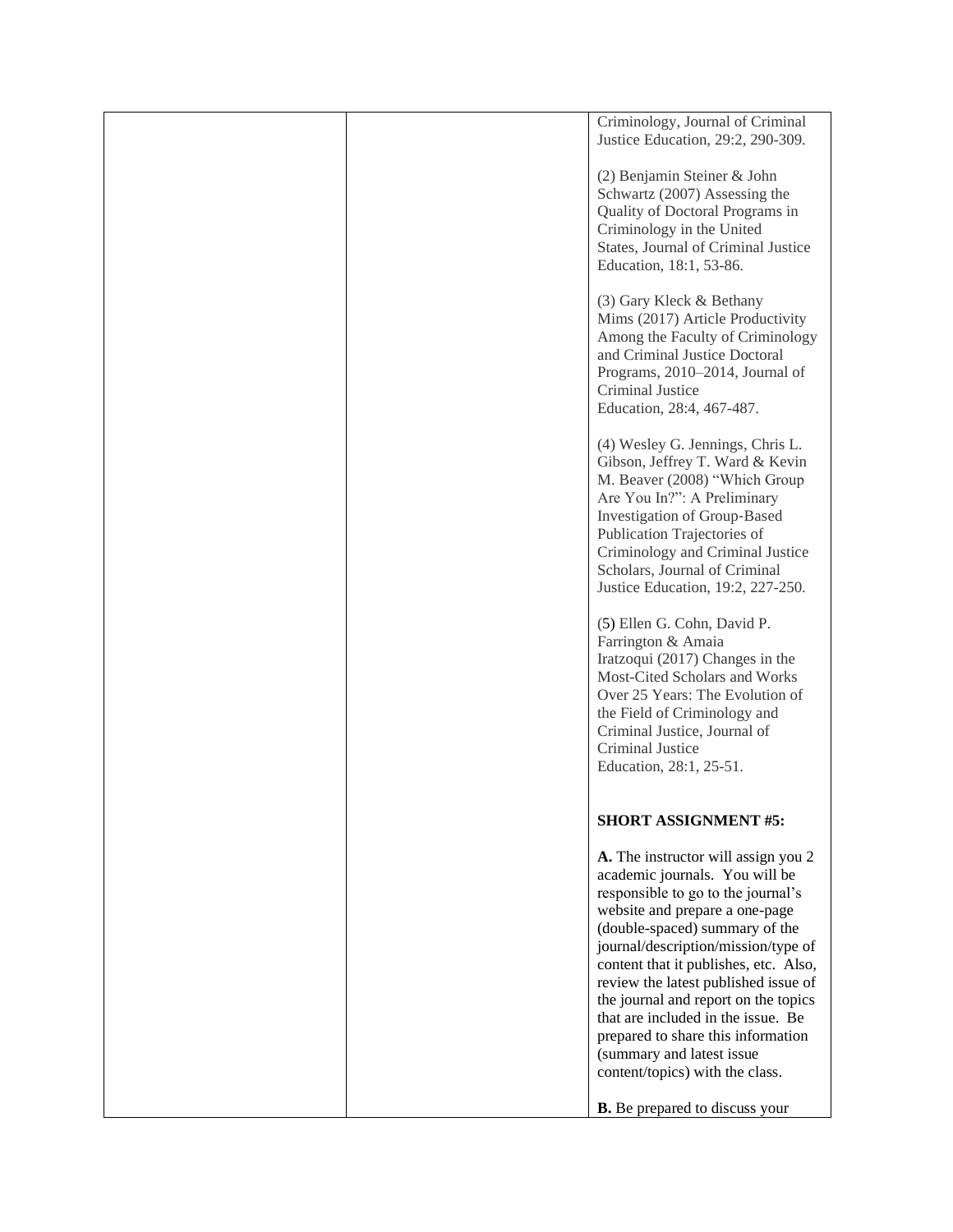|          |                                                                  | approach and decision-making<br>process when you were considering<br>applying to doctoral programs.<br>C. The instructor will assign you 2<br>academic "stars"; You will be<br>responsible for researching these<br>stars (CV, faculty webpage, bio,<br>etc.) and reporting back to the class<br>on their academic and professional<br>history and career trajectory<br>(teaching interests, research<br>interests, how many publications<br>they have, how many of their<br>publications have co-authors, how<br>long they have been publishing,<br>how many presentations they have<br>had, how many grants they have<br>had, how many different<br>institutions they have worked at,<br>awards, administrative<br>appointments, etc.).                                          |
|----------|------------------------------------------------------------------|------------------------------------------------------------------------------------------------------------------------------------------------------------------------------------------------------------------------------------------------------------------------------------------------------------------------------------------------------------------------------------------------------------------------------------------------------------------------------------------------------------------------------------------------------------------------------------------------------------------------------------------------------------------------------------------------------------------------------------------------------------------------------------|
| Week 7   | NO CLASS                                                         | <b>NONE</b>                                                                                                                                                                                                                                                                                                                                                                                                                                                                                                                                                                                                                                                                                                                                                                        |
| March 5  |                                                                  |                                                                                                                                                                                                                                                                                                                                                                                                                                                                                                                                                                                                                                                                                                                                                                                    |
| Week 8   | Professional Associations and<br><b>Conference Participation</b> | <b>READINGS:</b>                                                                                                                                                                                                                                                                                                                                                                                                                                                                                                                                                                                                                                                                                                                                                                   |
| March 12 |                                                                  | (1) Rosemary Barberet (2007) The<br>Internationalization of<br>Criminology? A Content Analysis<br>of Presentations at American<br>Society of Criminology<br>Conferences, Journal of Criminal<br>Justice Education, 18:3, 406-427.<br>(2) David Mueller, Andrew<br>Giacomazzi & James<br>Wada (2004) So how<br>was your conference? Panel chairs'<br>perceptions of the 2003 ACJS<br>meeting in Boston, Journal of<br>Criminal Justice<br>Education, 15:2, 201-218.<br>(3) Heather L. Pfeifer, Leanne F.<br>Alarid, Barbara A. Sims & Wilson<br>R. Palacios (2014) Improving the<br>Quality of Academy of Criminal<br>Justice Sciences Annual Meetings:<br>Where do we go from<br>here?, Journal of Criminal Justice<br>Education, 25:3, 259-274.<br>(4) Melanie-Angela Neuilly $&$ |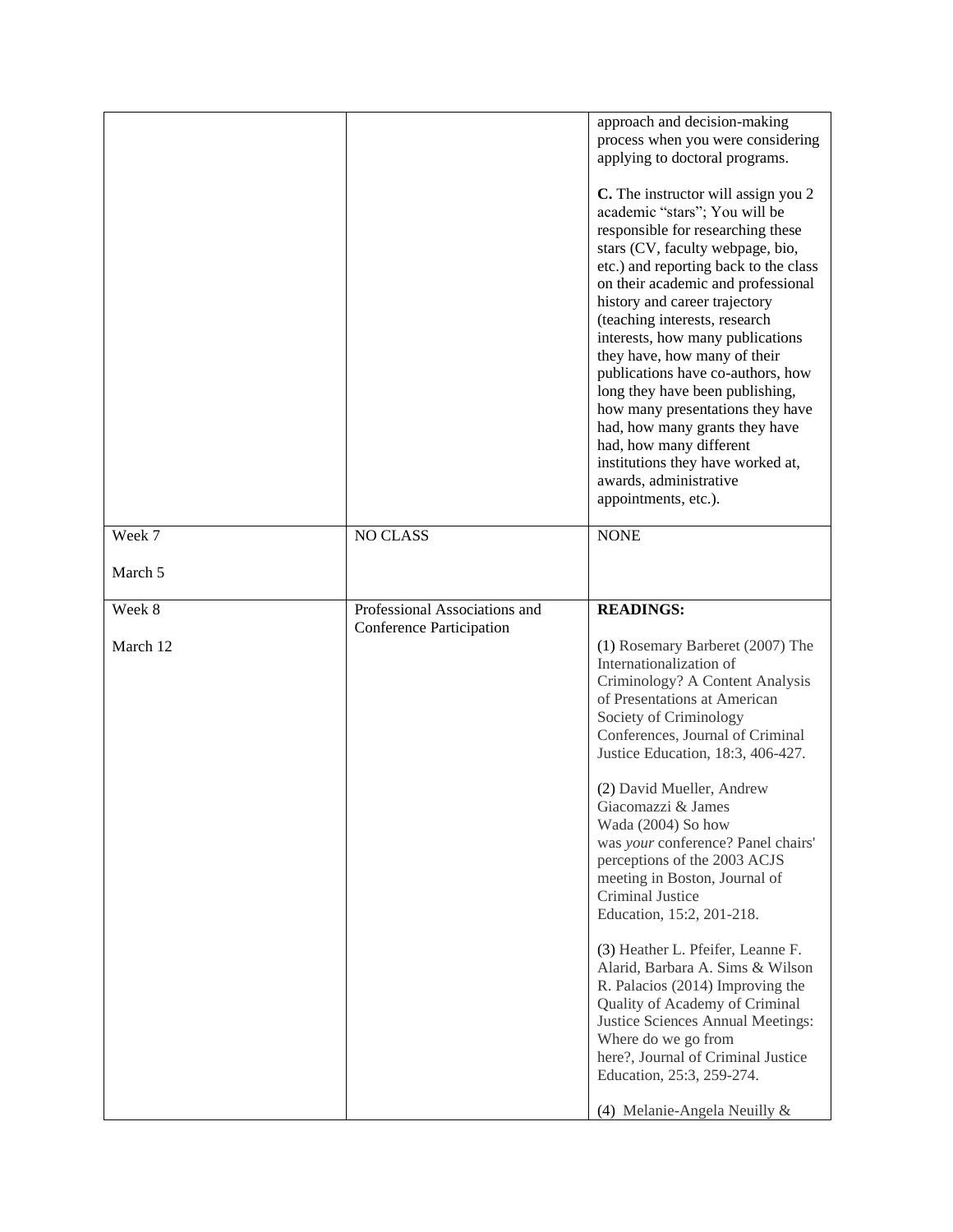|                         |                        | Mary K. Stohr (2016) The Art of<br>Conferencing, Journal of Criminal<br>Justice Education, 27:2, 194-211.                                                                                                                                                                                                                                                                                                                                                                                                                                                                                                |
|-------------------------|------------------------|----------------------------------------------------------------------------------------------------------------------------------------------------------------------------------------------------------------------------------------------------------------------------------------------------------------------------------------------------------------------------------------------------------------------------------------------------------------------------------------------------------------------------------------------------------------------------------------------------------|
|                         |                        | <b>SHORT ASSIGNMENT #7:</b><br>Prepare a 15 minute conference<br>style Powerpoint Presentation based<br>on a research project you are<br>working on to deliver in class and<br>receive feedback on.                                                                                                                                                                                                                                                                                                                                                                                                      |
| Week 9                  | <b>NO CLASS</b>        | <b>NONE</b>                                                                                                                                                                                                                                                                                                                                                                                                                                                                                                                                                                                              |
| March 19 (SPRING BREAK) |                        |                                                                                                                                                                                                                                                                                                                                                                                                                                                                                                                                                                                                          |
| Week 10                 | <b>NO CLASS</b>        | <b>NONE</b>                                                                                                                                                                                                                                                                                                                                                                                                                                                                                                                                                                                              |
| March 26 (ACJS Meeting) |                        |                                                                                                                                                                                                                                                                                                                                                                                                                                                                                                                                                                                                          |
| Week 11                 | Grants and Fellowships | <b>READINGS:</b>                                                                                                                                                                                                                                                                                                                                                                                                                                                                                                                                                                                         |
| April 2                 |                        | (1) Elizabeth Ehrhardt Mustaine &<br>Richard<br>Tewksbury (2009) Rainmakers:<br>The Most Successful Criminal<br>Justice Scholars and Departments<br>In Research Grant<br>Acquisition, Journal of Criminal<br>Justice Education, 20:1, 40-55.<br><b>SHORT ASSIGNMENT #8:</b><br>Identify an external source for<br>possible funding for dissertation<br>research. Prepare a one-to-two-<br>page double-spaced summary on<br>the solicitation itself, the<br>parameters of the solicitation, the<br>deadline/s, the required application<br>materials, etc., and share this<br>information with the class. |
| Week 12                 | Teaching               | <b>READINGS:</b>                                                                                                                                                                                                                                                                                                                                                                                                                                                                                                                                                                                         |
| April 9                 |                        | (1) Joanne Belknap (1996) Criminal<br>justice teaching practicum I:<br>Teaching doctoral students to<br>teach, Journal of Criminal Justice<br>Education, 7:1, 121-136.<br>(2) Dennis E. Hoffman, Scott P.<br>Chenault, Melissa A. Conn, Jin<br>Dong, Connie M. Koski, Yanhua<br>Liu, William T. Morris, Sandra K.<br>Petersen, Liddie Thompson & Edith                                                                                                                                                                                                                                                   |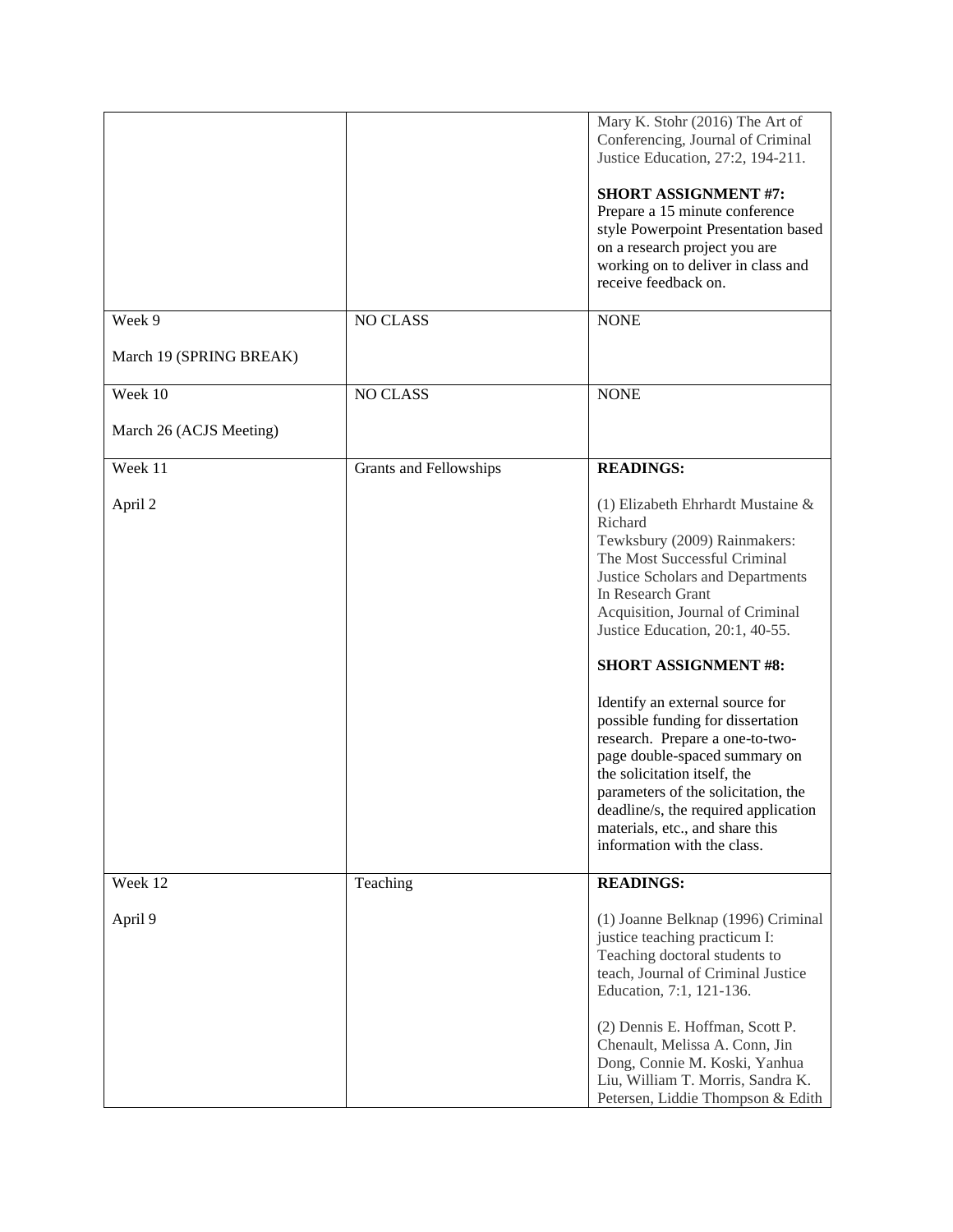|          |         | A. Schwen Westfall (2007) Sink or<br>Swim: A Model for Immersing<br>Criminal Justice Doctoral Students<br>in the Craft of Teaching, Journal of<br>Criminal Justice<br>Education, 18:3, 476-491.                                                                                                                             |
|----------|---------|-----------------------------------------------------------------------------------------------------------------------------------------------------------------------------------------------------------------------------------------------------------------------------------------------------------------------------|
|          |         | (3) Martin D.<br>Schwartz (1991) Teaching the mass<br>class: Myths and tips, Journal of<br>Criminal Justice<br>Education, 2:2, 255-266.                                                                                                                                                                                     |
|          |         | $(4)$ Peter J. Benekos $(2016)$ How to<br>be a Good Teacher: Passion,<br>Person, and Pedagogy, Journal of<br>Criminal Justice<br>Education, 27:2, 225-237.                                                                                                                                                                  |
|          |         | (5) Tara Gray & Jon'a<br>Meyer (1997) Peer coaching:<br>Teachers helping teachers, Journal<br>of Criminal Justice<br>Education, 8:2, 273-284.                                                                                                                                                                               |
|          |         | <b>SHORT ASSIGNMENT #9:</b><br>Prepare a 15 minute Powerpoint<br>lecture (intended for an<br>undergraduate student audience)<br>based on a topic of interest to<br>deliver in class and receive<br>feedback on. Bring a copy of a<br>syllabus for a course you have<br>taught/currently teach/are interested<br>in teaching |
| Week 13  | Service | <b>READINGS:</b>                                                                                                                                                                                                                                                                                                            |
| April 16 |         | (1) Heather L. Pfeifer (2016) How<br>to be a Good Academic Citizen:<br>The Role and Importance of<br>Service in Academia, Journal of<br>Criminal Justice<br>Education, 27:2, 238-254.                                                                                                                                       |
|          |         | (2) Jeffery T. Walker & Kilby<br>Erwin Raptopoulos (2008) Journal<br>Editors and Journal Writers:<br>Service vs Publication as a Measure<br>of Faculty and Department<br>Productivity, Journal of Criminal<br>Justice Education, 19:2, 251-274.                                                                             |
|          |         | <b>SHORT ASSIGNMENT #10:</b>                                                                                                                                                                                                                                                                                                |
|          |         | Come to class with documentation                                                                                                                                                                                                                                                                                            |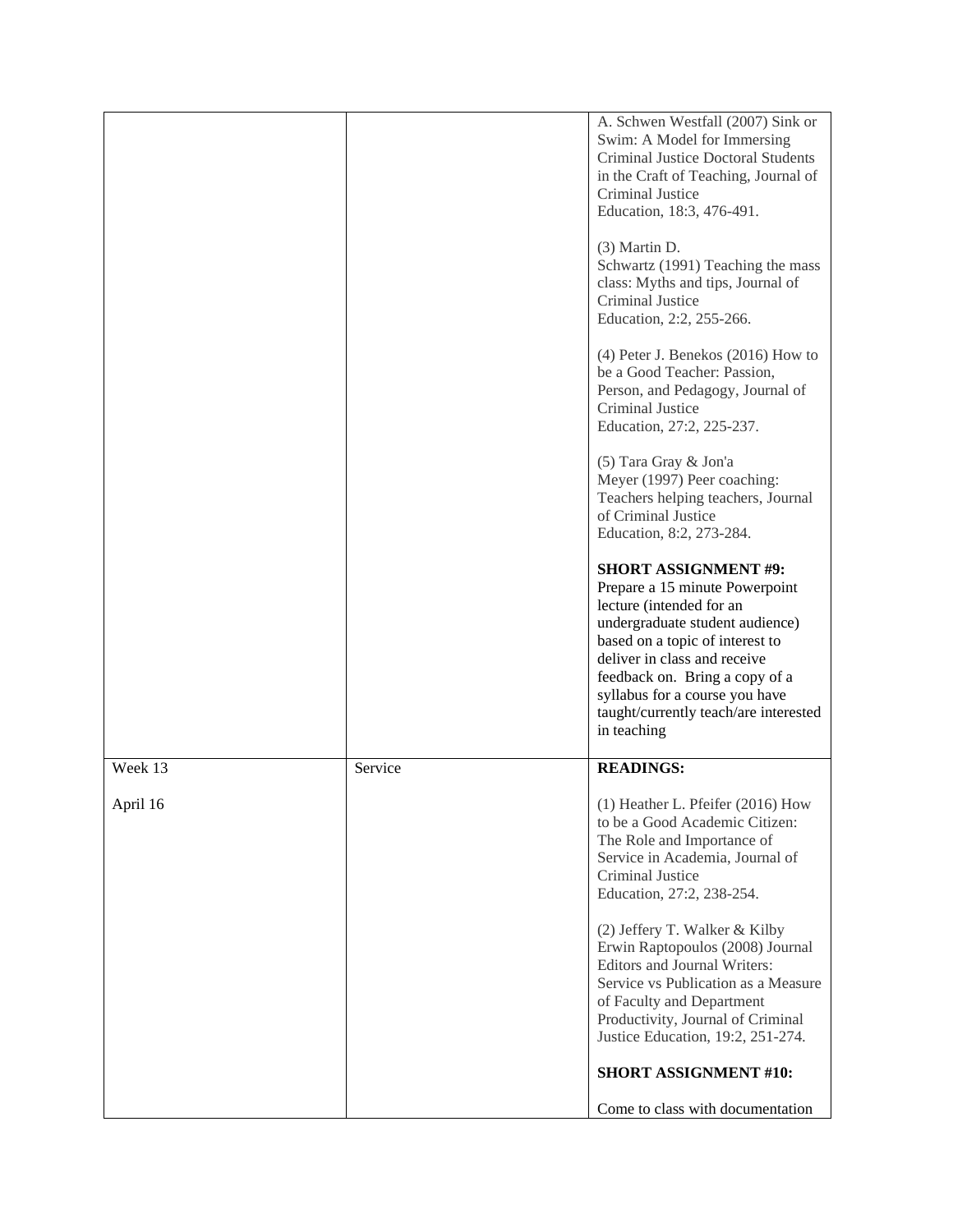|          |                                                               | of efforts to become engaged in<br>both university (attended a guest<br>speaker event on campus, attended<br>Graduate College event, etc.) and<br>professional service (joined an<br>association, joined a section of an<br>association, reviewed a manuscript<br>for a journal, volunteered to be a<br>reviewer for a journal, etc.). Be<br>prepared to share and discuss these<br>activities with the class. |
|----------|---------------------------------------------------------------|----------------------------------------------------------------------------------------------------------------------------------------------------------------------------------------------------------------------------------------------------------------------------------------------------------------------------------------------------------------------------------------------------------------|
| Week 14  | How to Apply for and Be<br>Competitive for a Job              | <b>READINGS:</b>                                                                                                                                                                                                                                                                                                                                                                                               |
| April 23 |                                                               | (1) Doris Layton MacKenzie &<br>Alex R. Piquero (1999) How to<br>apply for an academic position in<br>criminal justice or<br>criminology, Journal of Criminal<br>Justice Education, 10:2, 201-230.<br>(2) Leanne Fiftal<br>Alarid (2016) How to Secure Your<br>First Academic Job Out of<br>Graduate School, Journal of<br>Criminal Justice<br>Education, 27:2, 160-174.<br>(3) Kweilin T. Pikciunas, Jonathon |
|          |                                                               | A. Cooper, Kathleen J. Hanrahan &<br>Samantha M. Gavin (2016) The<br>Future of the Academy: Who's<br>Looking for Whom?, Journal of<br>Criminal Justice<br>Education, 27:3, 362-380.<br>(4) Brandon K. Applegate, Caity R.                                                                                                                                                                                      |
|          |                                                               | Cable & Alicia H.<br>Sitren (2009) Academia's Most<br>Wanted: The Characteristics of<br>Desirable Academic Job Candidates<br>in Criminology and Criminal<br>Justice, Journal of Criminal Justice<br>Education, 20:1, 20-39.                                                                                                                                                                                    |
|          |                                                               | <b>SHORT ASSIGNMENT #11:</b><br>Prepare a Cover Letter for a<br>Tenure-Track job application and<br>bring to class (use example job<br>advertisement provided by<br>Instructor).                                                                                                                                                                                                                               |
| Week 15  | Preparing for Job Interview and<br>How to Keep a Job (and get | <b>READINGS:</b>                                                                                                                                                                                                                                                                                                                                                                                               |
| April 30 | Tenure)                                                       | $(1)$ Alida V. Merlo $(2016)$ The Pre-<br>Tenure Years: Survive, Succeed,                                                                                                                                                                                                                                                                                                                                      |